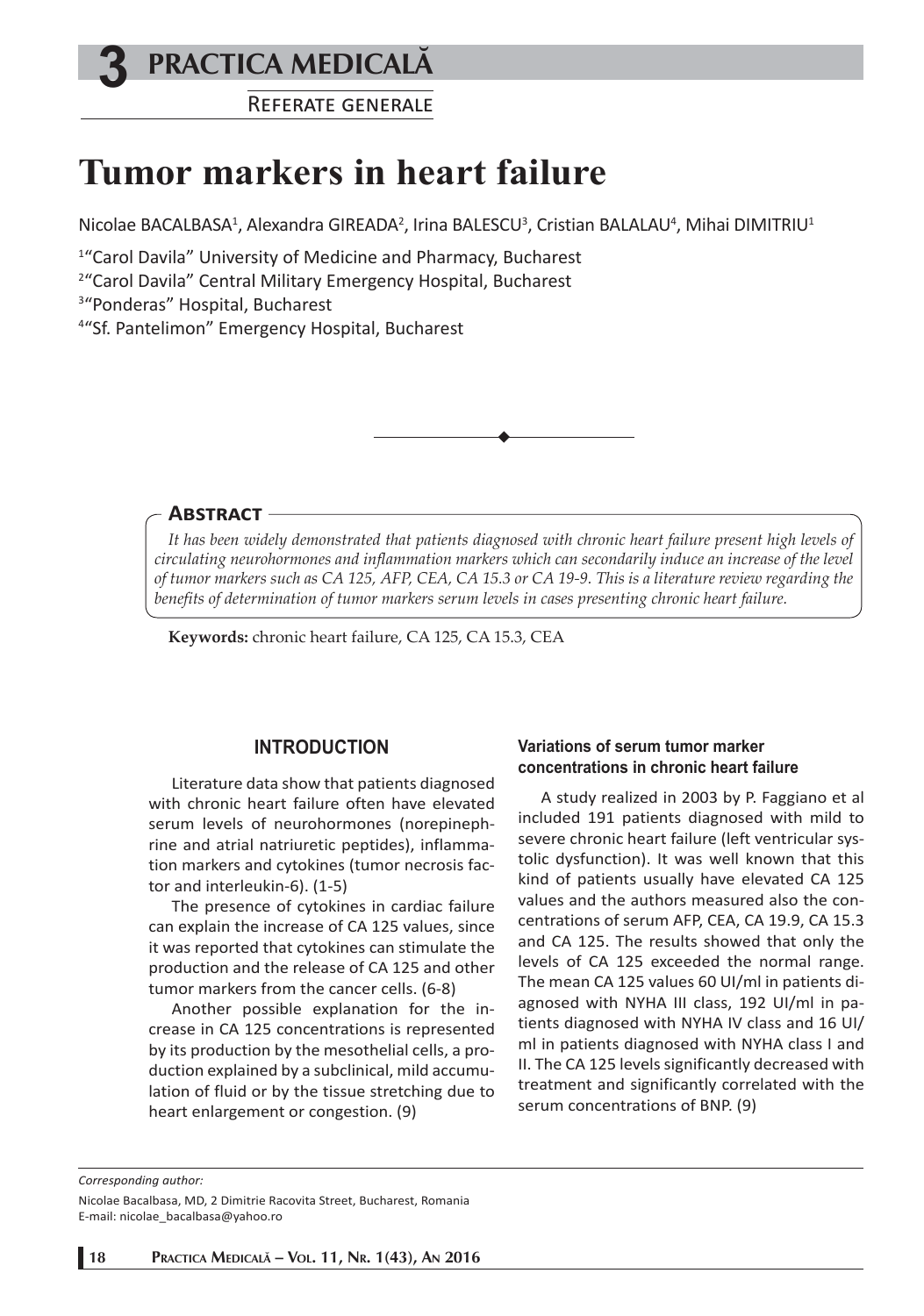A study realized in 2004 by Varol E. et al included 44 patients diagnosed with heart failure and 30 healthy individuals. The authors measured the levels of CA 125, CA 15-3, CA 19-9, CEA and AFP in the two groups by means of the chemiluminescent enzyme immunoassay method. In the first group, the mean CA 125 concentration was 81.9 U/ml and the mean CA 19-9 concentration was 16.8 U/ml. In the group of healthy individuals, the mean CA 125 concentration was 7.5 U/ml and the mean CA 19-9 concentration was 4.5 U/ml. The CA 125 values corresponding to different NYHA classes were 17.7 U/ml for the class I/II, 99.6 U/ml for class III and 136.4 U/ml for class IV. The patients diagnosed with pericardial effusions had significantly higher serum CA 125 concentrations than the patients without pericardial effusions. (10)

#### **The influence of concurrent malignancies on serum levels of tumor markers**

The influence of different malignancies, of the kidney, liver or circulatory disturbances on the plasma concentrations of CA 125 is the subject of a study realized in 1999 by H. Nägele et al. It included 118 patients pre- and 74 patients post heart transplantation. They measured the preand postoperative concentrations of CA 125, CEA, CA 19-9, CA 72-4, TPA, TPS and CYFRA 21-1 in order to find if there were occult neoplasms which could represent contraindications or sequels of heart transplantation. The cut-off values used for these markers were: 35 U/ml for CA 125, 35 U/ml for CA 19-9, 5 ng/ml for CEA, 6.7 U/ml for CA 72-4, 95 U/l for TPA, 80 U/l for TPS, 3.3 ng/ ml for CYFRA 21-1. The concentrations of CA 125 and TPS increased with the NYHA stage: 29.4, 63, 174, 491 U/ml for CA 125 and 64, 118, 163 and 181 U/ml for TPS. The levels of CA 125 correlated with the right atrial pressure and with the pulmonary capillary wedge pressure. The results showed an association between poor graft function and the serum concentrations of CA 125 (113 U/ml), CA 72-4 (8.4 U/ml), and TPS (154 U/ml). It was found a correlation between the levels of CYFRA 21-1 and renal function. The levels of CEA, CA 19-9 and CYFRA 21-1 were not influenced by the degree of cardiac congestion. (11)

#### **The influence of cytokines on serum levels of tumor markers**

A study realized in 2006 by F. Kosar et al tried to find if there was any relationship between the serum concentrations of cytokines and the levels of tumor markers in patients diagnosed with heart failure. It included 35 patients and 33 normal controls. The authors measured the concentrations of the following cytokine levels: TNF-α, IL-1 β, IL-6, and IL-10 using the ELISA method and the concentrations of the following tumor markers: CA 125, CA 19-9, CA 15-3, CEA and AFP using the chemiluminescent enzyme immunoassay. The results showed that the patients diagnosed with heart failure differentiated from the normal controls by means of significantly increased serum levels of TNF-α, IL-6, IL-10, CA 125 and CA 19-9. The group of patients diagnosed with severe heart failure differentiated from the patients with mild heart failure by means of significantly increased serum levels of TNF-α, IL-6, IL-10 and CA 125. The results showed an important correlation between the CA 125 values and the TNF-α values. The authors concluded that there is an association between this tumor marker and the cytokine system. (12)

A study realized in 2013 by Durak-Nalbantic A. et al included 76 patients and 26 normal individuals. The patients were divided into two groups: one with compensated patients and one with decompensated patients. The authors measured the serum concentrations of CA 125 and BNP. The mean CA 125 concentration in heart failure patients was higher than that found in normal subjects: 71.05 U/ml versus 10.75 U/ml. Decompensated patients had higher CA 125 values than compensated patients: 94.9 U/ml versus 11.9 U/ml. In the decompensated group, the patients which presented with pleural effusions had significantly higher CA 125 concentrations than the patients without pleural effusions: 205.1 U/ml versus 71.5 U/ml. The mean CA 125 concentration in patients presenting with atrial fibrillation is 98.4 U/ml and the mean CA 125 concentration in patients not presenting with atrial fibrillation was 47.3 U/ml. The patients presenting with enlarged left atrium had the same CA 125 concentration as the patients presenting with normal atrium size. There was a positive correlation between the serum levels of CA 125 and BNP. (13)

#### **CONCLUSIONS**

Research data demonstrates that CA 125 is increased in patients diagnosed with heart failure, that its serum levels are correlated with the degree of severity of the cardiac failure, reflected by the hemodynamic and echocardiographic parameters, that it can be used for estimating the prognosis of the disease and for guiding the clinical decisions. (14)